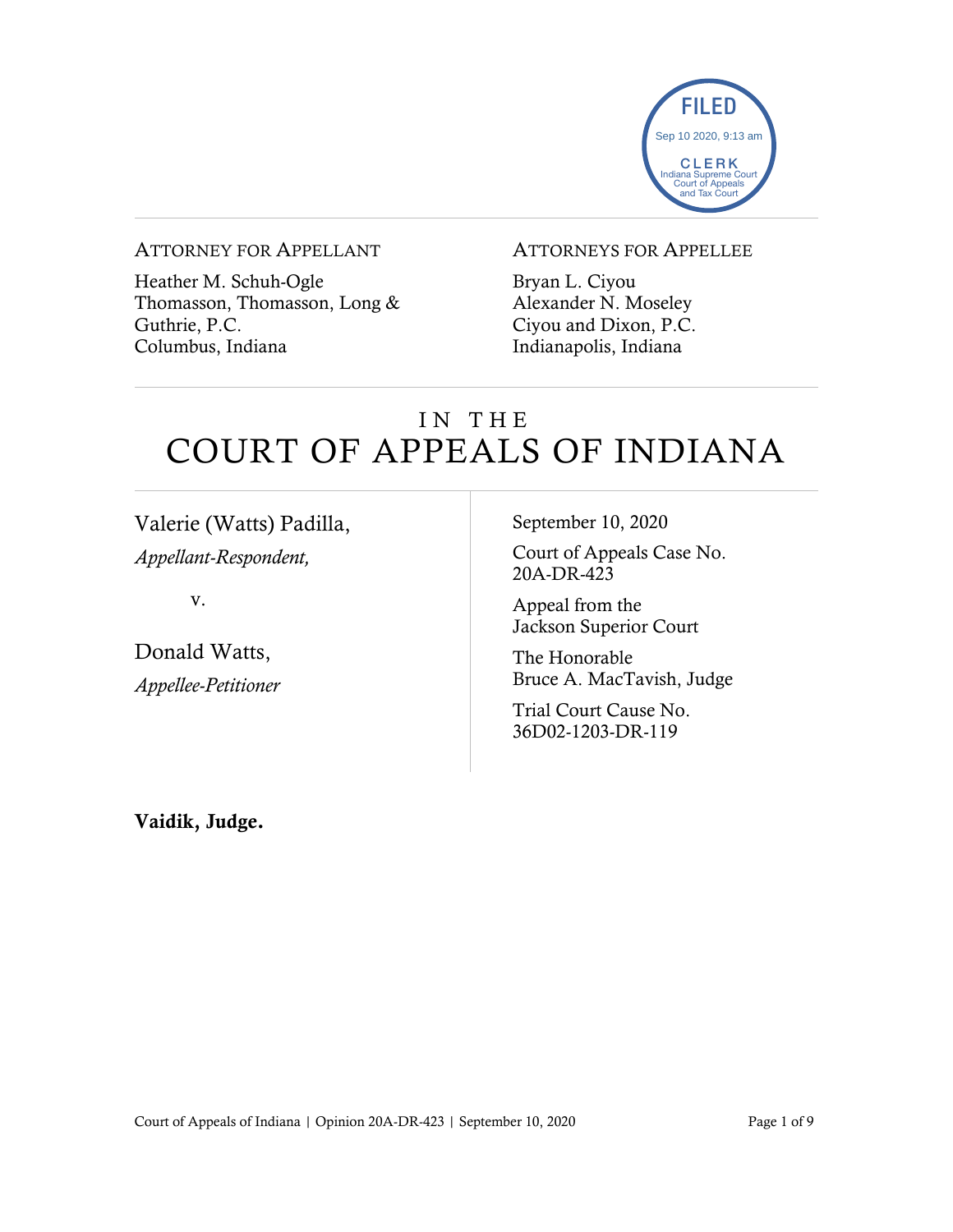### Case Summary

- [1] When Donald Watts ("Husband") and Valerie (Watts) Padilla ("Wife") divorced in 2012, they agreed that Wife would keep the marital home and refinance it into her sole name at "her earliest possible opportunity." When Wife did not do so, Husband filed numerous motions with the trial court. Eventually, in February 2019, the parties agreed that the property would be sold rather than refinanced. But when Wife did not sell the property either, Husband filed more motions with the court. In December 2019, the court issued an order that if Wife didn't sell the property within thirty days, it reserved the right to order an auction of the property. When Wife did not sell the property or file any motions with the court in those thirty days, Husband asked the court to order an auction, which the court did.
- [2] Wife now appeals, arguing that the court erred by ordering an auction of the property. Because eight years have now passed since Wife agreed to refinance the property, the parties agreed in February 2019 that the property would be sold instead of refinanced, and the court warned Wife that an auction would be the next step if she did not sell the property, the court did not err when it ordered the property to be sold at an auction when Wife did not sell it. We therefore affirm.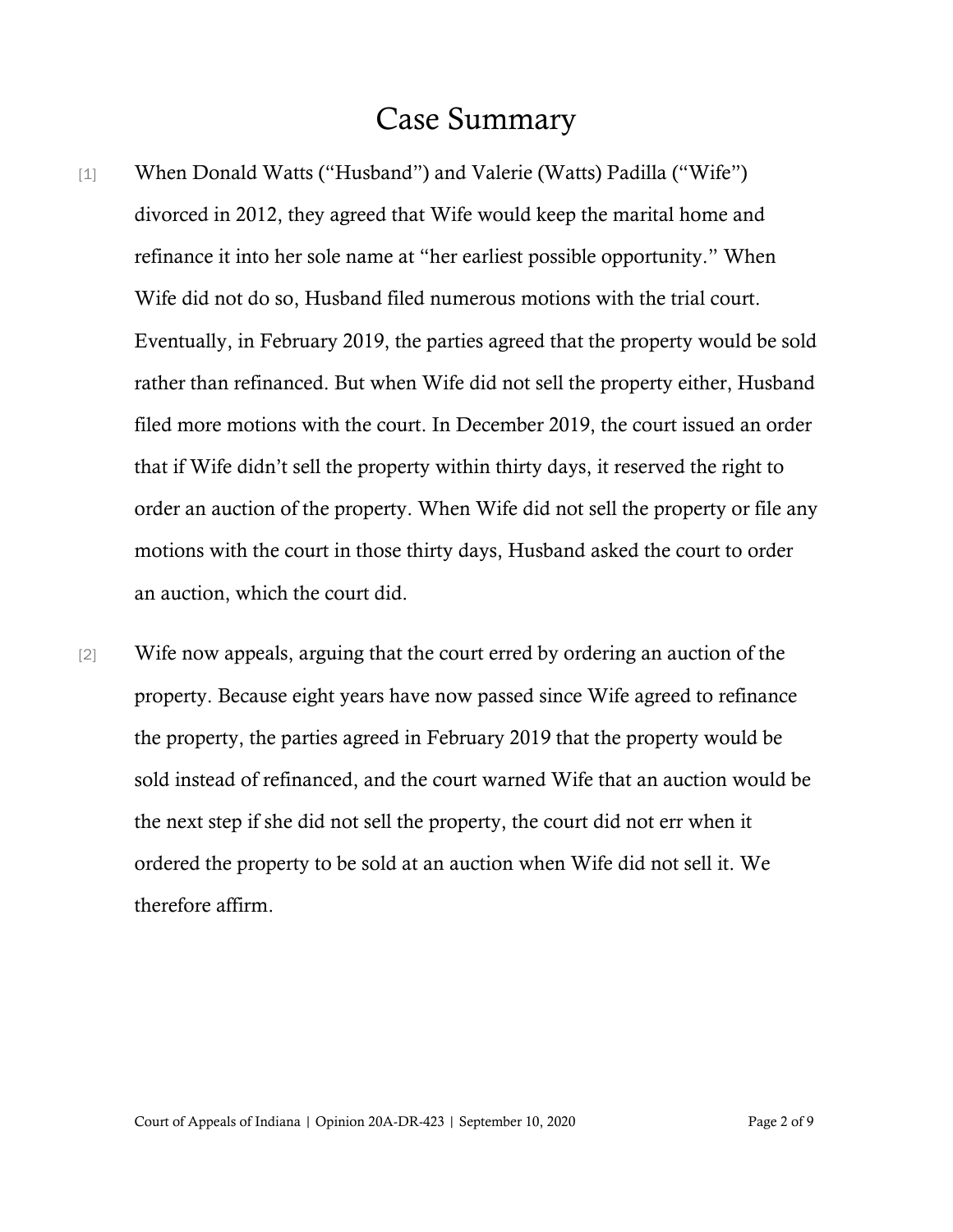# Facts and Procedural History

[3] Husband and Wife got married in 2006, and Husband filed for divorce in 2012. The parties reached a settlement agreement, which was incorporated into their July 2012 decree of dissolution. According to the agreement:

> The parties own a certain tract of real estate, which has a common address of 810 West 2nd Street, Seymour, Indiana. The legal description of said real estate is incorporated by reference herein. As of the date of the decree, the real estate shall become the sole and individual property of [W]ife. Husband will execute and deliver to [W]ife a Quitclaim Deed, subject to all encumbrances, including mortgages and real estate taxes. Wife will pay all mortgages, taxes, insurance and utilities and hold [H]usband harmless therefrom. Wife shall refinance the mortgage debt on said real estate [into] her sole name at her earliest possible opportunity[.]

Appellant's App. Vol. II p. 17 (emphasis added).

- [4] About a year later, in June 2013, Husband filed a Petition for Contempt and Affidavit in Support of Rule to Show Cause, alleging that Wife had not refinanced the property. *Id.* at 20. In August 2013, the trial court issued an Order on Rule to Show Cause, ordering Wife to refinance the property within sixty days. *Id.* at 24. The court said if Wife could not refinance the property, Husband could list the property himself. *Id.* at 25.
- [5] In November 2013, Husband filed a second Petition for Contempt and Affidavit in Support of Rule to Show Cause, alleging that Wife had not refinanced the property within sixty days as ordered by the court. *Id.* at 26. The following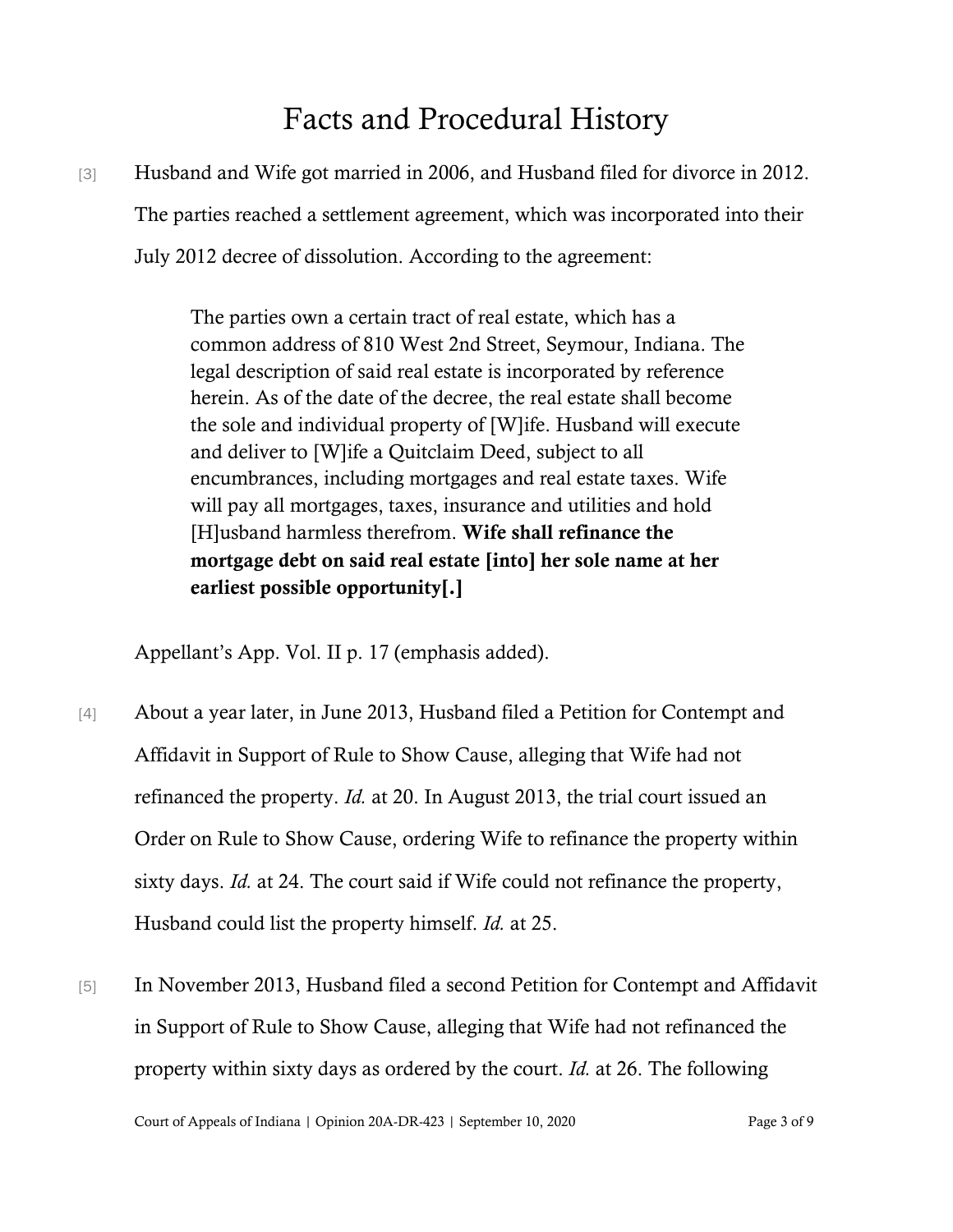month, the court issued an Order on Rule to Show Cause, ordering Wife to appear at a hearing in January 2014. After several continuances, the hearing was held in April. Following the hearing, the court ordered Wife to refinance the property within sixty days with her father as co-signor. *Id.* at 30.

- [6] There was no activity for four years until May 2018, when Husband filed a third Petition for Contempt and Affidavit in Support of Rule to Show Cause, alleging that Wife had still not refinanced the property as required by the parties' 2012 settlement agreement and the court's previous orders. *Id.* at 31. After several continuances, a hearing was held in February 2019. At this hearing, the parties agreed that the property would be sold instead of refinanced. Tr. Vol. II pp. 4-6. The court ordered Wife to sell the property within ninety days, continued the matter "generally," and said if the parties needed a hearing, it would set one "really quick." *Id.* at 6; *see also* Appellant's App. Vol. II p. 44.
- [7] In June 2019, Husband requested a hearing. He alleged that on April 5 the property was listed at \$362,500—an amount "grossly higher" than the market value of the home, that on April 30 the listing price was reduced to \$235,000, and that on May 19 the listing price was again reduced to \$219,900—which was "still higher than comparable homes in the area." Appellee's App. Vol. II pp. 43-44. According to Husband, Wife was "stall[ing]" to prevent the sale of the property and would continue to do so unless the court intervened. *Id.* at 44. The court set a hearing for August 15. Although it's unclear from the record whether

Court of Appeals of Indiana | Opinion 20A-DR-423 | September 10, 2020 Page 4 of 9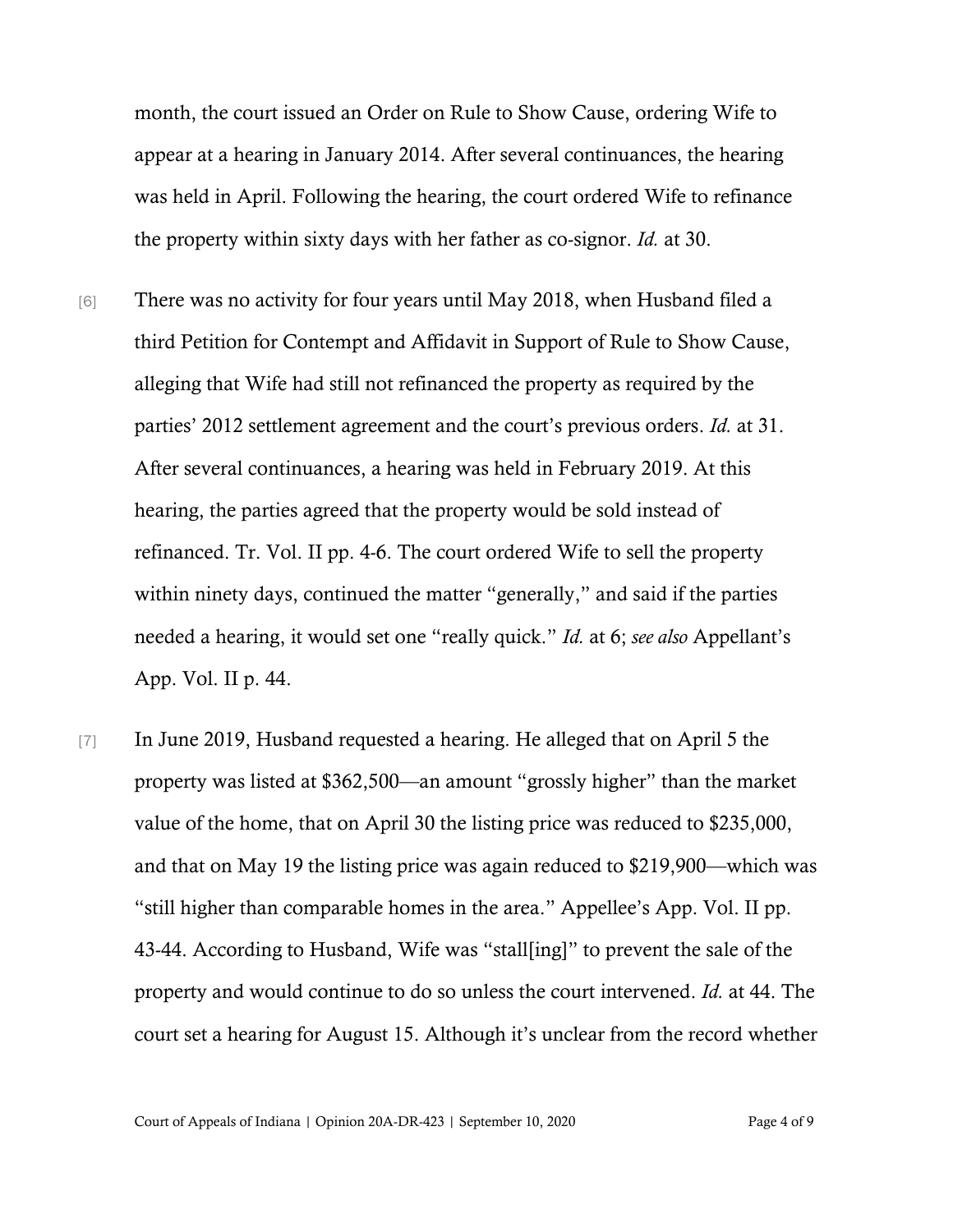a hearing was held on this date, $1$  on August 20 the court ordered Wife to sell the property within sixty days and set a review hearing for October 21. Appellant's App. Vol. II p. 45.

- [8] On September 23, Husband filed a fourth Petition for Contempt and Affidavit in Support of Rule to Show Cause. He alleged that when the court issued its August 20 order requiring Wife to sell the property within sixty days, the property was listed; however, Wife had since taken the property off the market and stopped paying the mortgage. *Id.* at 48. The court moved up the October 21 hearing to October 10 to address the matter. *Id.* at 52. At the hearing, Wife's counsel said Wife took the property off the market to make repairs and that the house was back on the market for \$225,000 (increased from its previous listing of \$179,900). Tr. Vol. II p. 7. Husband's counsel said Husband was tired of playing the "waiting game." *Id.* at 8. The court ordered the property to "remain for sale" and that Wife communicate any offer to Husband. Appellant's App. Vol. II p. 53. The court said if there was an issue regarding the selling price or if an auction needed to be set, it would set a hearing. Tr. Vol. II p. 8.
- [9] On November 6, the court, on its own motion, set a review hearing for December 16. Appellant's App. Vol. II p. 54. Although it's unclear from the

<sup>&</sup>lt;sup>1</sup> Wife requested a transcript of this hearing in her notice of appeal. Although the CCS says the August 15 hearing was rescheduled, the August 20 order says a hearing was held on August 15. The table of contents for the transcript says no hearing took place on August 15. *See* Tr. Vol. I p. 2.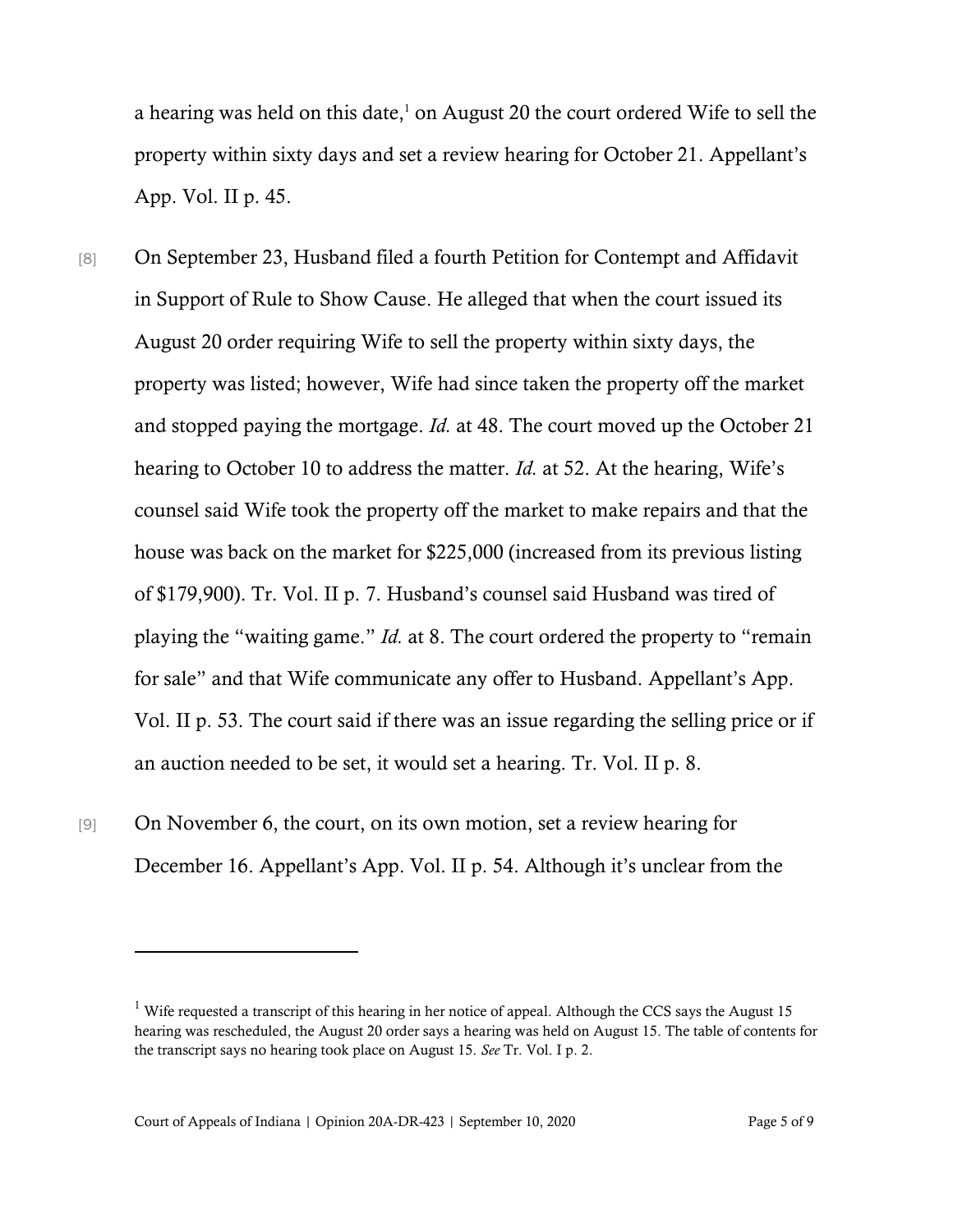record whether a hearing was held on this date, $2$  the court issued the following order on December 18:

The Court orders the parties['] marital residence at 810 West 2nd St, Seymour, IN 47274 sold by [Wife] within 30 days of today's date or the Court reserves the right to select the realtor to handle the sale or to order the property auctioned off.

*Id.* at 55 (emphasis added).

[10] On January 20, 2020, Husband filed a Motion for Court Order to Auction Marital Residence. *Id.* at 56. Husband alleged that since the court's December 18 order, Wife had taken the property off the market and relisted it the week of January 13 with a new realtor for \$199,000. Husband claimed that Wife was "toying" with him, as she was "attempting to show that she is complying with the Court's Order to attempt to sell the residence, however, after any deadline in this case, [she] discontinues her attempt to sell the residence by removing the home from the real estate market or other means." *Id.* at 57. Because over seven years had passed and Wife had still not refinanced or sold the property, Husband asked the court to order the property to be sold at an auction. On January 22, the court granted Husband's motion and ordered the parties to agree to an auctioneer within seven days. *Id.* at 62. When Wife did not agree to

 $<sup>2</sup>$  Wife requested a transcript of this hearing in her notice of appeal. However, the CCS is silent as to whether</sup> a hearing was held on December 16. In addition, the table of contents for the transcript says no hearing took place on December 16. *See* Tr. Vol. I p. 2.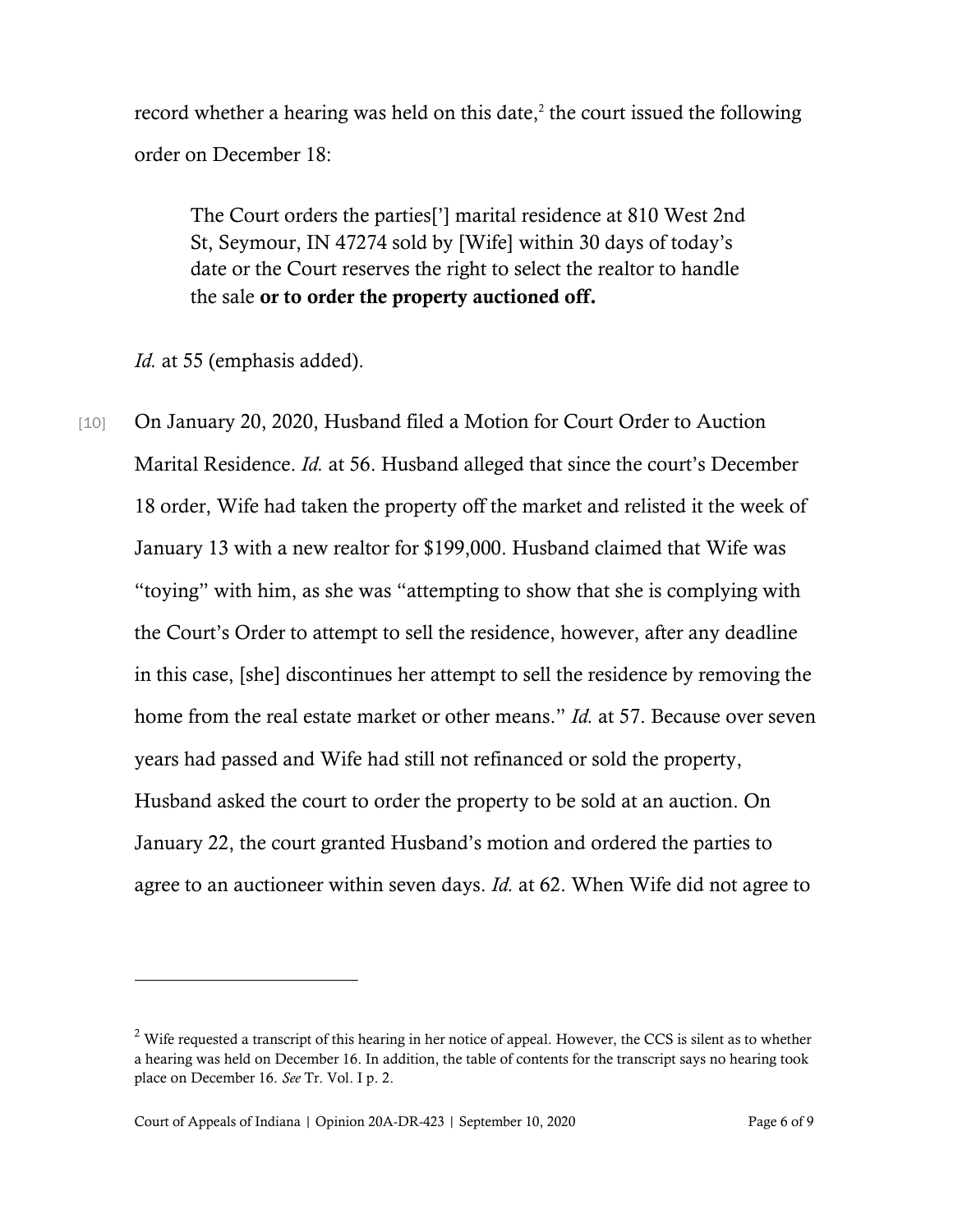an auctioneer, Father asked the court to appoint one. The court appointed an auctioneer on February 10.

[11] Wife now appeals the trial court's January 22 and February 10 orders, which have been stayed pending appeal.

## Discussion and Decision

- [12] Wife contends that the trial court erred by ordering an auction of the property. Specifically, she argues that the court's order constituted an "improper modification" of the parties' 2012 settlement agreement, which provided that Wife would refinance the property. Appellant's Br. p. 9. The problem with this argument is that the parties themselves agreed at the February 2019 hearing almost a year before the court ordered the auction—that the property would be sold rather than refinanced. *See* Appellant's Reply Br. p. 5 (Wife admitting she "agreed to a sale of the residence"). In other words, it was the parties, not the court, who modified the 2012 settlement agreement. *See* Ind. Code § 31-15-2-17 (parties may agree to a property settlement but once that agreement is "incorporated and merged into the decree[, it] is not subject to subsequent modification by the court, except as the agreement prescribes or the parties subsequently consent").
- [13] Wife argues that her agreement to the property being sold instead of refinanced did not include auctioning it because "[a]n auction of real estate is significantly different from the sale of real estate" and that therefore the court erred in

Court of Appeals of Indiana | Opinion 20A-DR-423 | September 10, 2020 Page 7 of 9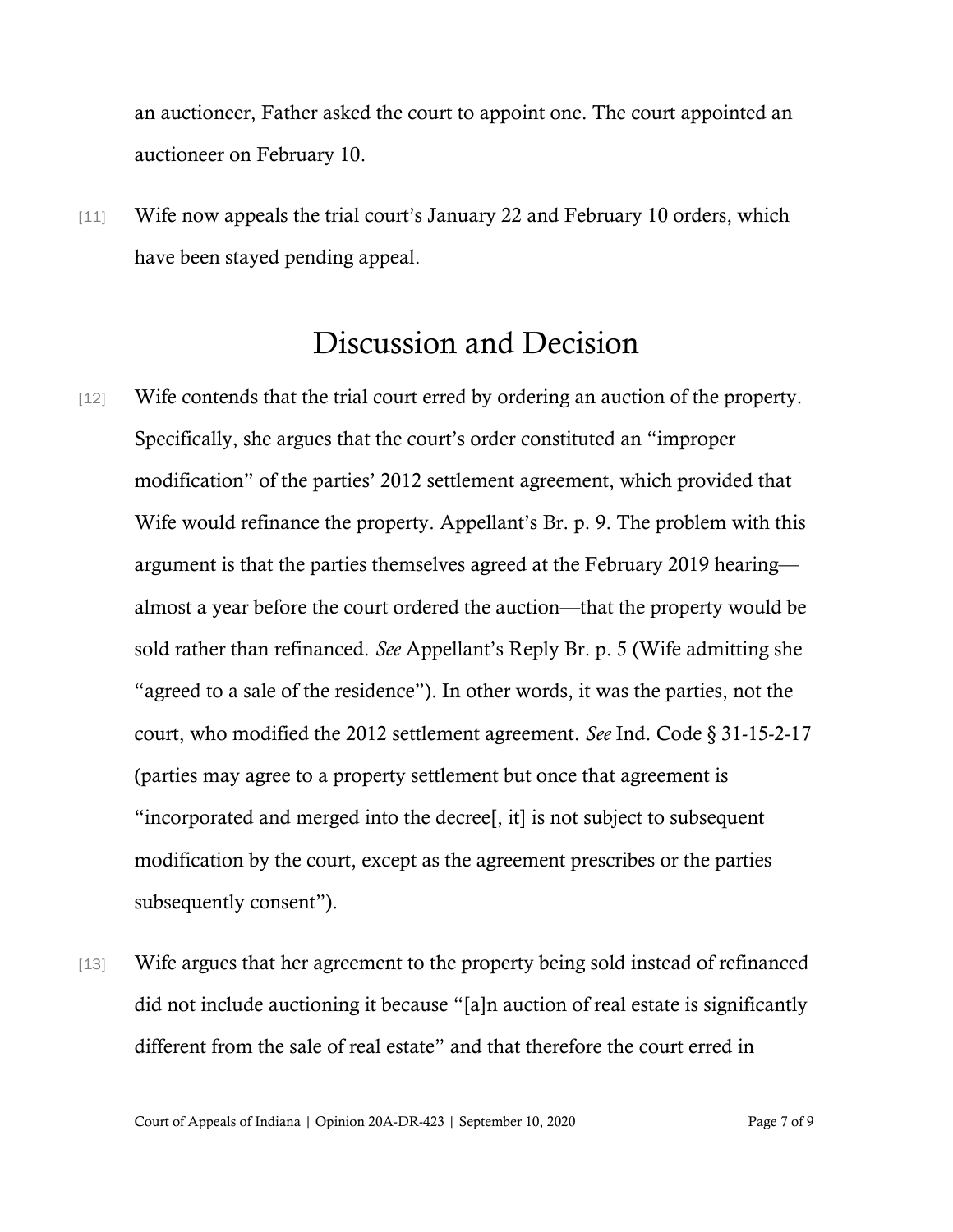ordering the property to be sold at an auction. Appellant's Br. p. 10. We disagree. First, an auction is a sale, so the court's order is ultimately just an enforcement of the parties' own agreement. Second, Husband has been waiting eight years to get his name off the mortgage. After the parties agreed at the February 2019 hearing to modify their 2012 settlement agreement, the court ordered Wife to sell the property on several occasions. Despite being given multiple chances, Wife did not sell the property. Instead, she listed the property above market value and even took it off the market twice. When the court warned Wife in December 2019 that if she didn't sell the property within thirty days it reserved the right to order it to be sold at an auction, Wife did not challenge the court's authority to order an auction or ask for more time. And when those thirty days passed with no word from Wife, Husband asked the court to order an auction, and the court granted Husband's request. Because eight years have now passed since Wife agreed to refinance the property at "her earliest possible opportunity," the parties agreed in February 2019 that the property would be sold instead of refinanced, and the court warned Wife that an auction would be the next step if she did not sell the property, the court did not err when it ordered the property to be sold at an auction when Wife did not sell it.

[14] Wife makes a related argument that the trial court denied her "due process of law" when it ordered the property to be sold at an auction "without the right to be heard." Appellant's Br. p. 7. Wife, however, was given the right to be heard. The court first floated the idea of an auction at the October 10 hearing;

Court of Appeals of Indiana | Opinion 20A-DR-423 | September 10, 2020 Page 8 of 9